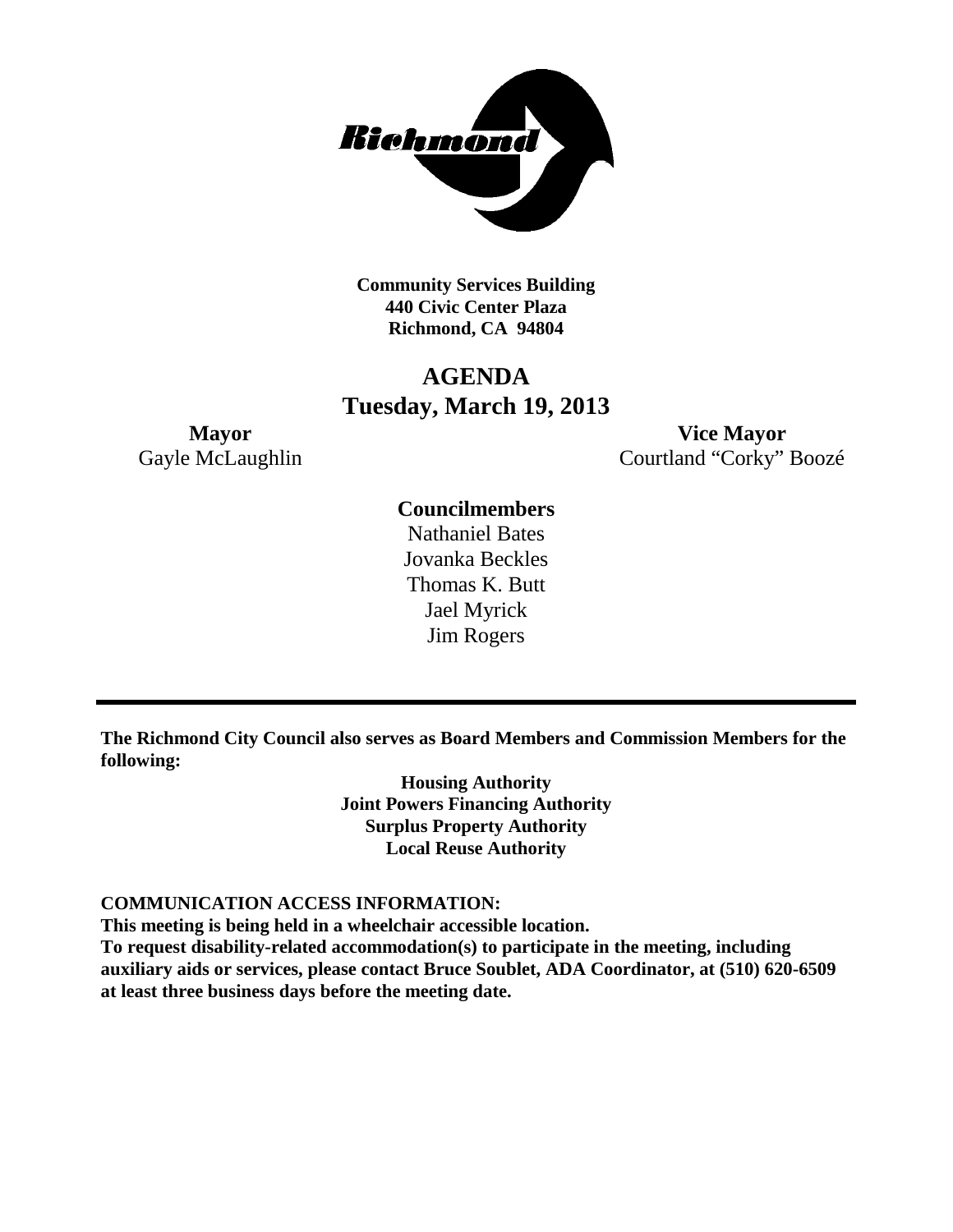# **MEETING PROCEDURES**

The City of Richmond encourages community participation at its City Council meetings and has established procedures that are intended to accommodate public input in a timely and time-sensitive way. As a courtesy to all members of the public who wish to participate in City Council meetings, please observe the following procedures:

**PUBLIC COMMENT ON AGENDA ITEMS:** Anyone who desires to address the City Council on items appearing on the agenda must complete and file a pink speaker's card with the City Clerk **prior** to the City Council's consideration of the item. Once the City Clerk has announced the item and discussion has commenced, no person shall be permitted to speak on the item other than those persons who have submitted their names to the City Clerk. Your name will be called when the item is announced for discussion. **Each speaker will be allowed TWO (2) MINUTES to address the City Council on NON-PUBLIC HEARING items listed on the agenda.**

**OPEN FORUM FOR PUBLIC COMMENT:** Individuals who would like to address the City Council on matters not listed on the agenda or on **Presentations, Proclamations and Commendations, Report from the City Attorney, or Reports of Officers** may do so under Open Forum. All speakers must complete and file a pink speaker's card with the City Clerk **prior** to the commencement of Open Forum. **The amount of time allotted to individual speakers shall be determined based on the number of persons requesting to speak during this item. The time allocation for each speaker will be as follows: 15 or fewer speakers, a maximum of 2 minutes; 16 to 24 speakers, a maximum of 1 and one-half minutes; and 25 or more speakers, a maximum of 1 minute.**

### **SPEAKERS ARE REQUESTED TO OCCUPY THE RESERVED SEATS IN THE FRONT ROW BEHIND THE SPEAKER'S PODIUM AS THEIR NAME IS ANNOUNCED BY THE CITY CLERK.**

**CONSENT CALENDAR:** Consent Calendar items are considered routine and will be enacted, approved or adopted by one motion unless a request for removal for discussion or explanation is received from the audience or the City Council. A member of the audience requesting to remove an item from the Consent Calendar must complete and file a speaker's card with the City Clerk **prior to the City Council's consideration of Agenda Review.** An item removed from the Consent Calendar may be placed anywhere on the agenda following the City Council's agenda review.

Any law enforcement officer on duty or whose service is commanded by the presiding officer shall be Sergeant-at-Arms of the Council meetings. He/she, or they, shall carry out all orders and instructions given by the presiding officer for the purpose of maintaining order and decorum at the Council meetings (City Council Rules of Procedure and Order Section III F, RMC Section 2.12.030).

**\*\*\*\*\*\*\*\*\*\*\*\*\*\*\*\*\*\*\*\*\*\*\*\*\*\*\*\*\*\*\*\*\*\*\*\*\*\*\*\*\*\*\*\*\*\*\*\*\*\*\*\*\*\*\*\*\*\***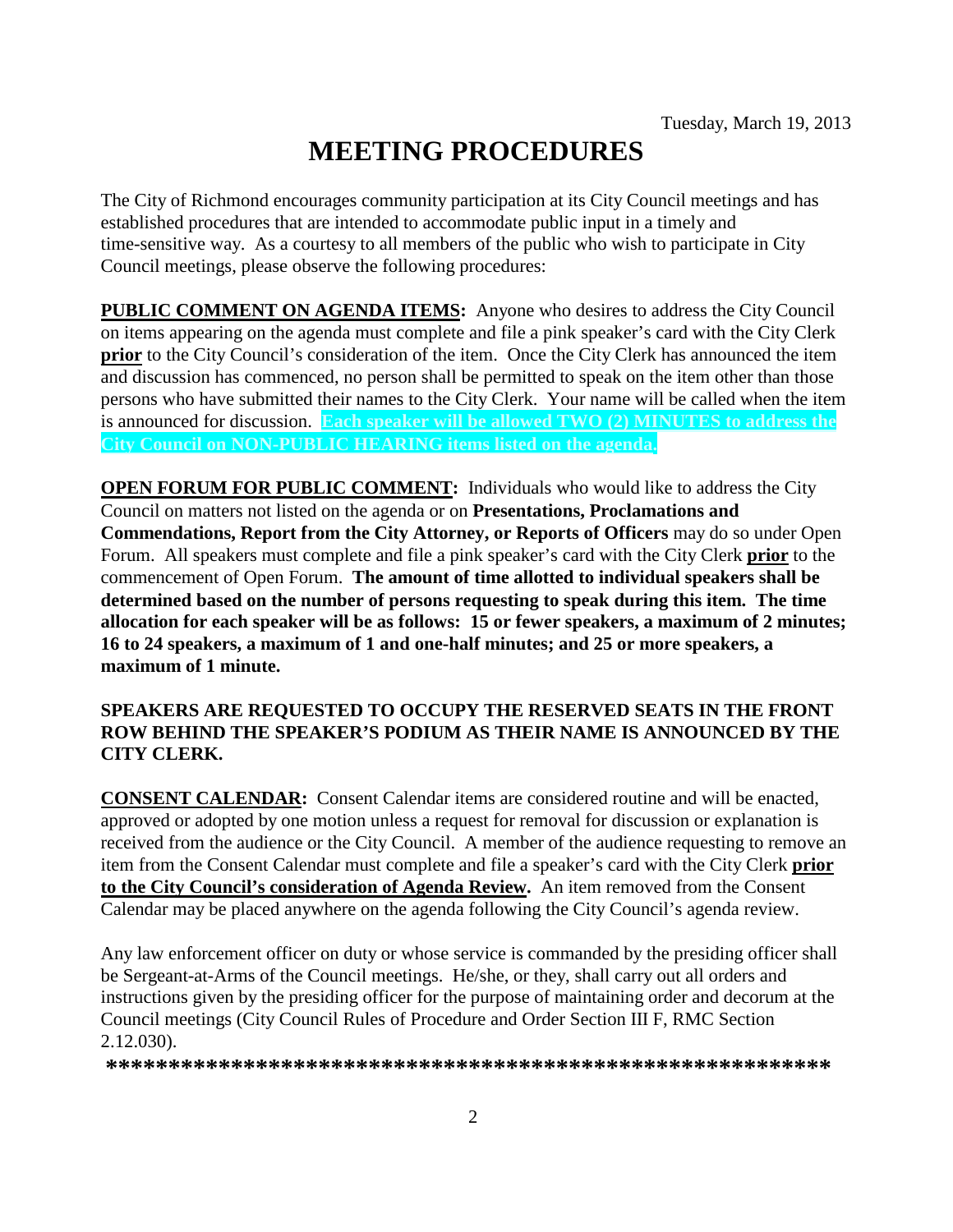# **EVENING OPEN SESSION**

5:30 p.m.

### **A. ROLL CALL**

#### **B. PUBLIC COMMENT**

### **C. ADJOURN TO CLOSED SESSION**

### **CLOSED SESSION**

Shimada Room of the Community Services Building

### **A. CITY COUNCIL**

**A-1.** CONFERENCE WITH REAL PROPERTY NEGOTIATOR (Government Code Section 54956.8):

> Property: General Warehouse, Port of Richmond Agency Negotiators: Bill Lindsay and Jim Matzorkis Negotiating Parties: MSH Group; Golden Solar Power Group Under Negotiation: Price and Terms of Payment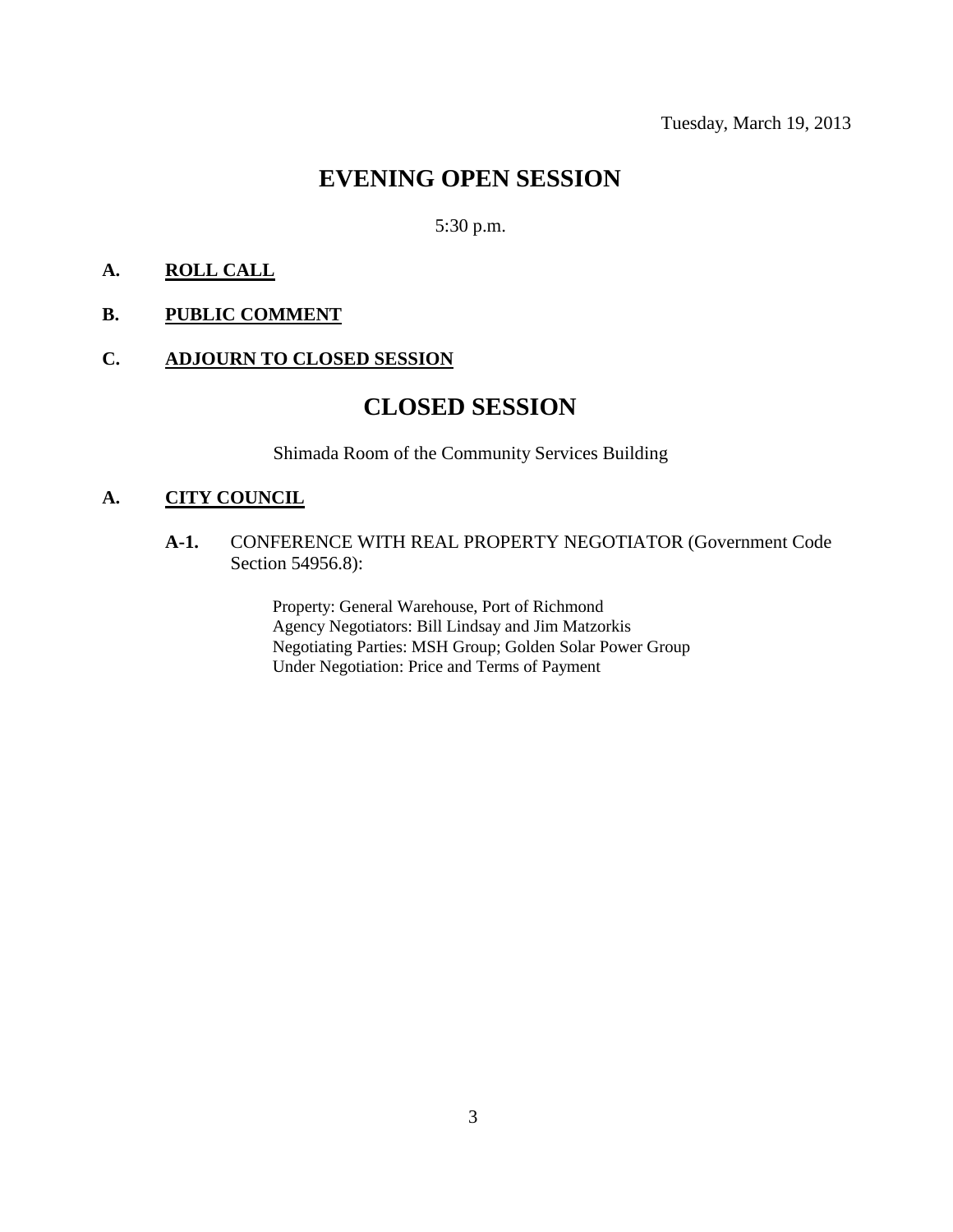## **REGULAR MEETING OF THE RICHMOND CITY COUNCIL**

6:30 p.m.

- **A. PLEDGE TO THE FLAG**
- **B. ROLL CALL**
- **C. READING OF THE CODE OF ETHICS**
- **D. STATEMENT OF CONFLICT OF INTEREST**
- **E. AGENDA REVIEW**
- **F. OPEN FORUM FOR PUBLIC COMMENT**

### **G. REPORT FROM THE CITY ATTORNEY OF FINAL DECISIONS MADE AND NON-CONFIDENTIAL DISCUSSIONS HELD DURING CLOSED SESSION**

#### **H. CITY COUNCIL CONSENT CALENDAR**

- **H-1.** APPROVE a contract with McNabb Construction, Inc. for the rehabilitation of the existing shoreline pedestrian lighting system along a segment of the Marina Bay Trail in an amount not to exceed \$175,000. The term of the contract is from March 20, 2013, to December 31, 2013 - Public Works Department (Yader A. Bermudez 231-3008).
- **H-2.** APPROVE a contract with Bartel Associates, LLC in an amount not to exceed \$80,000, for actuarial valuation services associated with the administration of post-retirement medical benefits and three retirement funds, including \$40,000 for valuations as of July 2011, and \$40,000 for July 2013 - Finance Department (James Goins/Tracey Lovely 620-6750).
- **H-3.** APPROVE a contract with Malachi Paving & Grading for the project to construct Miscellaneous Concrete Repairs for Fiscal Years 2012/13 - 2013/14 in the amount of \$558,500 - Engineering Services Department (Alan Wolken/Andy Yeung 307-8108).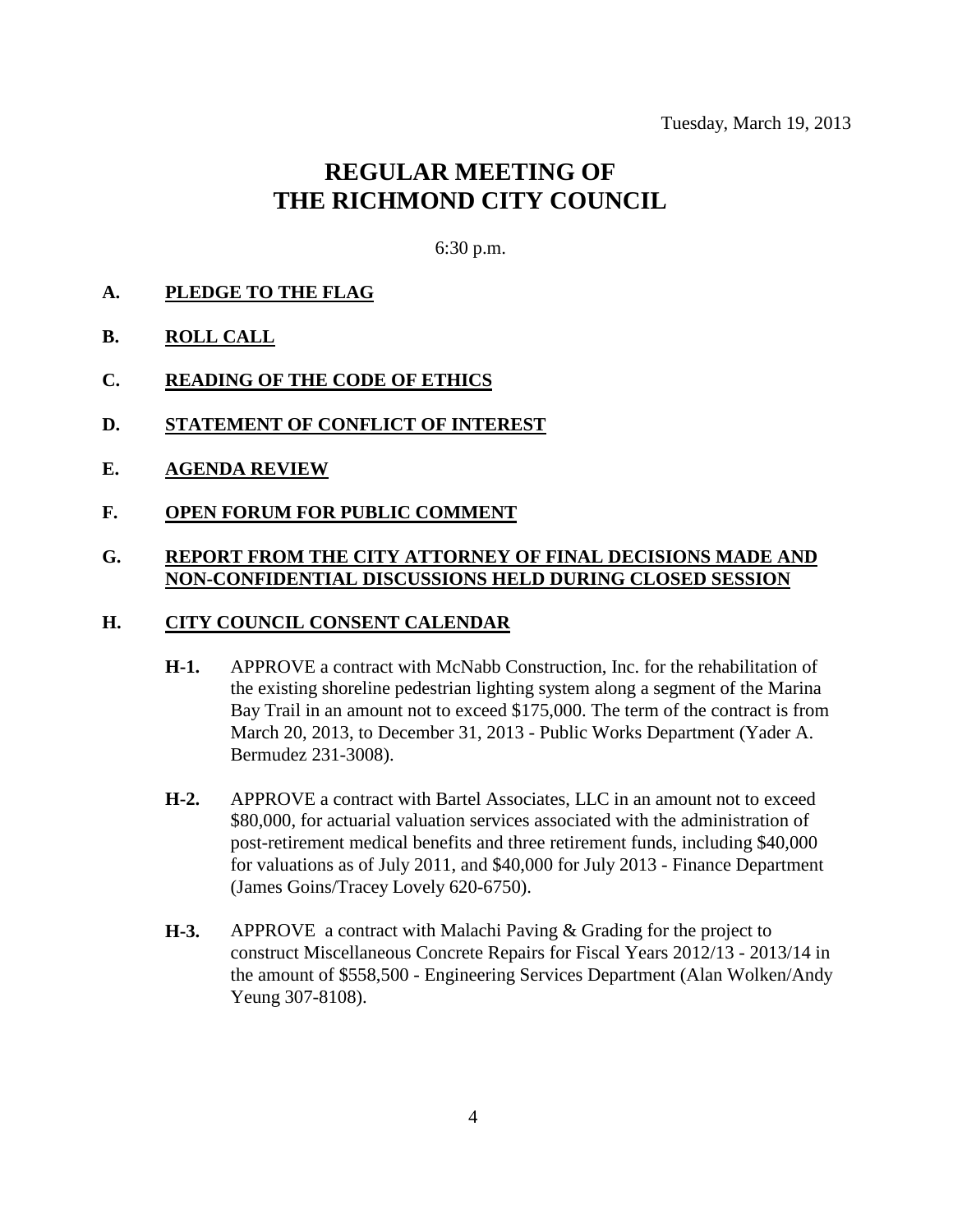- **H-4.** APPROVE a fifth amendment to the legal services agreement with Holland & Knight, LLP for legal representation in connection with the Revised Environmental Impact Report for the Chevron Revised Renewal Project increasing the payment limit by \$1,500,000 (to be paid by Chevron, the project applicant), extending the term of the agreement to December 31, 2014, and adding a provision requiring that Holland  $&$  Knight LLP indemnify the City -City Attorney's Office (Bruce Reed Goodmiller 620-6509).
- **H-5.** APPROVE the eighth amended contract with eCivis Incorporated, commencing April 1, 2013, and ending March 31, 2014, for the annual subscription to a Citywide grant locator database to aid City departments in researching and applying for grants, increasing the contract amount by \$22,150 to a total amount of \$232,675 - City Manager's Office (Bill Lindsay 620-6512).
- **H-6.** REJECT all bids received for the Barrett Avenue Bike Lanes Garrard Boulevard to San Pablo Avenue Project and authorize a call for new bids - Engineering Services Department (Alan Wolken/Tawfic Halaby 621-1612).
- **H-7.** ADOPT a resolution authorizing placement of liens and special assessments for unpaid garbage collection service fees on County property tax records - Finance Department (James Goins/Antonio Banuelos 620-6741).
- **H-8.** APPROVE a contract with McNabb Construction Inc. to relocate the current play equipment from Elm Play Lot to Lucas Park, as well as install additional new equipment and make improvements to the surrounding hardscape at Lucas Park, in an amount not to exceed \$90,000. The term of the contract is from March 20, 2013, to December 31, 2013 - Public Works Department (Yader A. Bermudez 231-3008).
- **H-9.** APPROVE a one-year contract extension with United Site Services in an amount not to exceed \$19,500 to provide portable restroom service at John F. Kennedy Park (JFK), Booker T. Anderson Park (BTA), Elm Play Lot, and at the Marina. The total amount under the contract is increased to \$59,900, and the term is extended to June 30, 2014 - Public Works Department (Yader A. Bermudez 231- 3008).
- **H-10.** APPROVE an amendment to the contract with the Oakland Private Industry Council to process Individual Training Accounts for the Workforce Investment Act (WIA) program participants, increasing the amount by \$252,637 for a total not to exceed \$726,187, and extending the term through June 30, 2013 - Employment and Training Department (Sal Vaca 307-8006).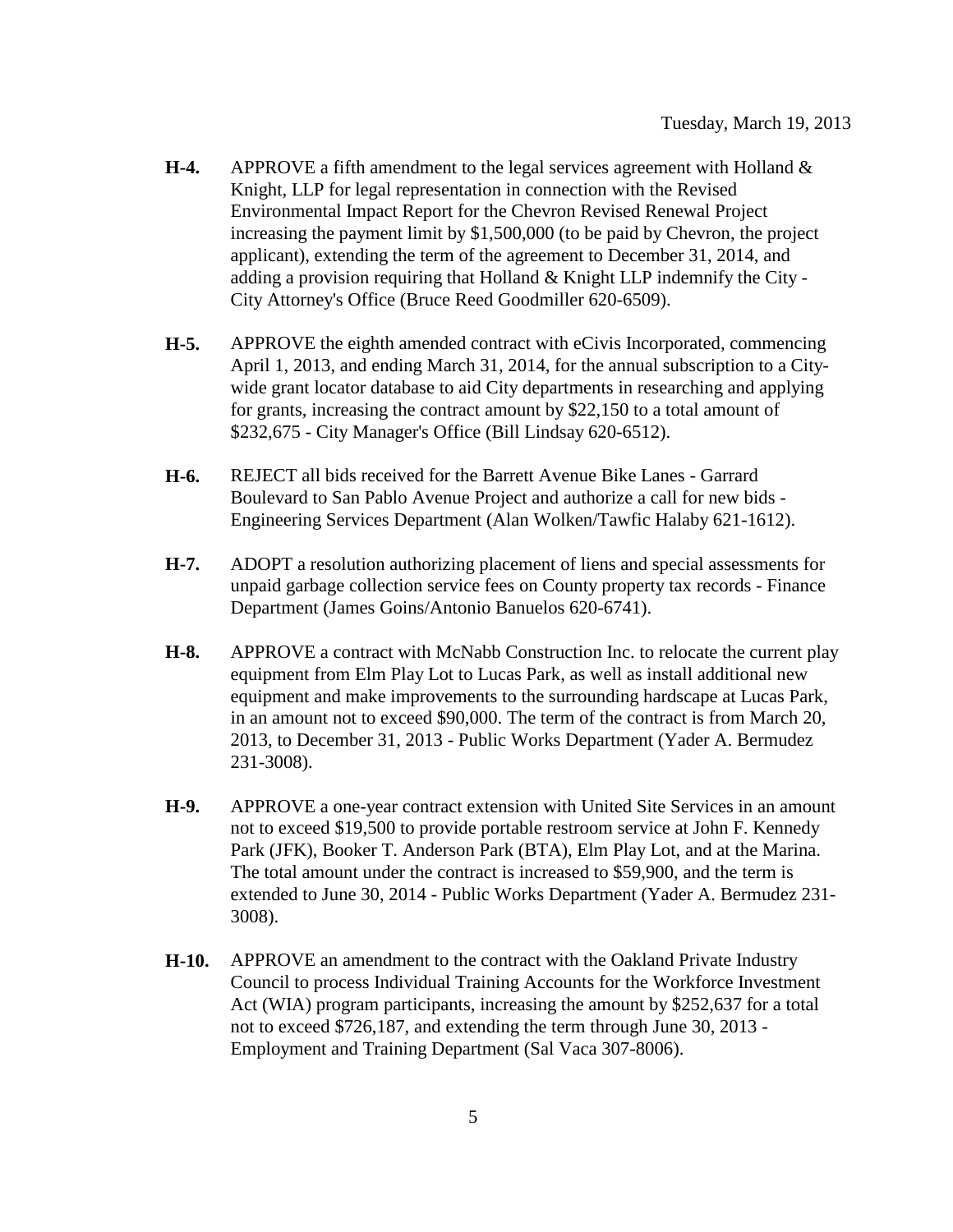- **H-11.** REVIEW the staff recommendation, and direct staff to prepare a two-year budget, in lieu of an annual budget, beginning July 1, 2013 - Finance Department (James Goins 620-6740).
- **H-12.** ADOPT a resolution authorizing the city manager to execute a Public Highway Overpass Crossing Agreement among the East Bay Regional Park District, Union Pacific Railroad Company (UPRR) and the City of Richmond for the easement rights, construction, maintenance and use of the proposed Atlas Road Bridge over UPRR's rail corridor - Engineering Services Department (Alan Wolken/Steven Tam 307-8112).
- **H-13.** APPROVE a one-year contract extension with D.M.G. Janitorial Services in an amount not to exceed \$25,200 for restroom cleaning services at Jay & Barbara Vincent Park, Shimada Park, Lucretia Edwards Park, Nevin Park, Nicholl Park, Martin Luther King Jr. Park (MLK), and the North Richmond Ballfield. The contract term will be from July 1, 2013, to June 30, 2014 - Public Works Department (Yader A. Bermudez 231-3008).
- **H-14.** ADOPT an ordinance (second reading) amending Chapter 6.38 of the Richmond Municipal Code requiring the registration of vacant buildings in the City - Police Department and City Attorney's Office (Chief Chris Magnus 621-1802).
- **H-15.** APPROVE the minutes of the February 19, 2013, regular meeting, the February 26, 2013, special meeting, the March 5, 2013, regular meeting, and the March 11, 2013, special meeting - City Clerk's Office (Diane Holmes 620-6513).
- **H-16.** ADOPT an ordinance (second reading) amending the wages, salary, and compensation for the classification of Risk Manager (Salary Range No. 071A: \$9,240 - \$11,232/month) (increase of 3.3%) - Human Resources Management Department (Leslie Knight 620-6600).
- **H-17.** ADOPT an ordinance (second reading) establishing the wages, salary, and compensation for the new classification of Source Control Superintendent (Salary Range No. 064D: \$7,277 - \$8,829/month) - Human Resources Management Department (Leslie Knight 620-6600).
- **H-18.** DIRECT the city manager to send a letter to the State Capitol in support of AB 763 (Buchanan) which strengthens the response to aquatic weeds in the Delta and lays foundation for invasive plant programs at the Department of Fish & Wildlife - Councilmember Butt (236-7435).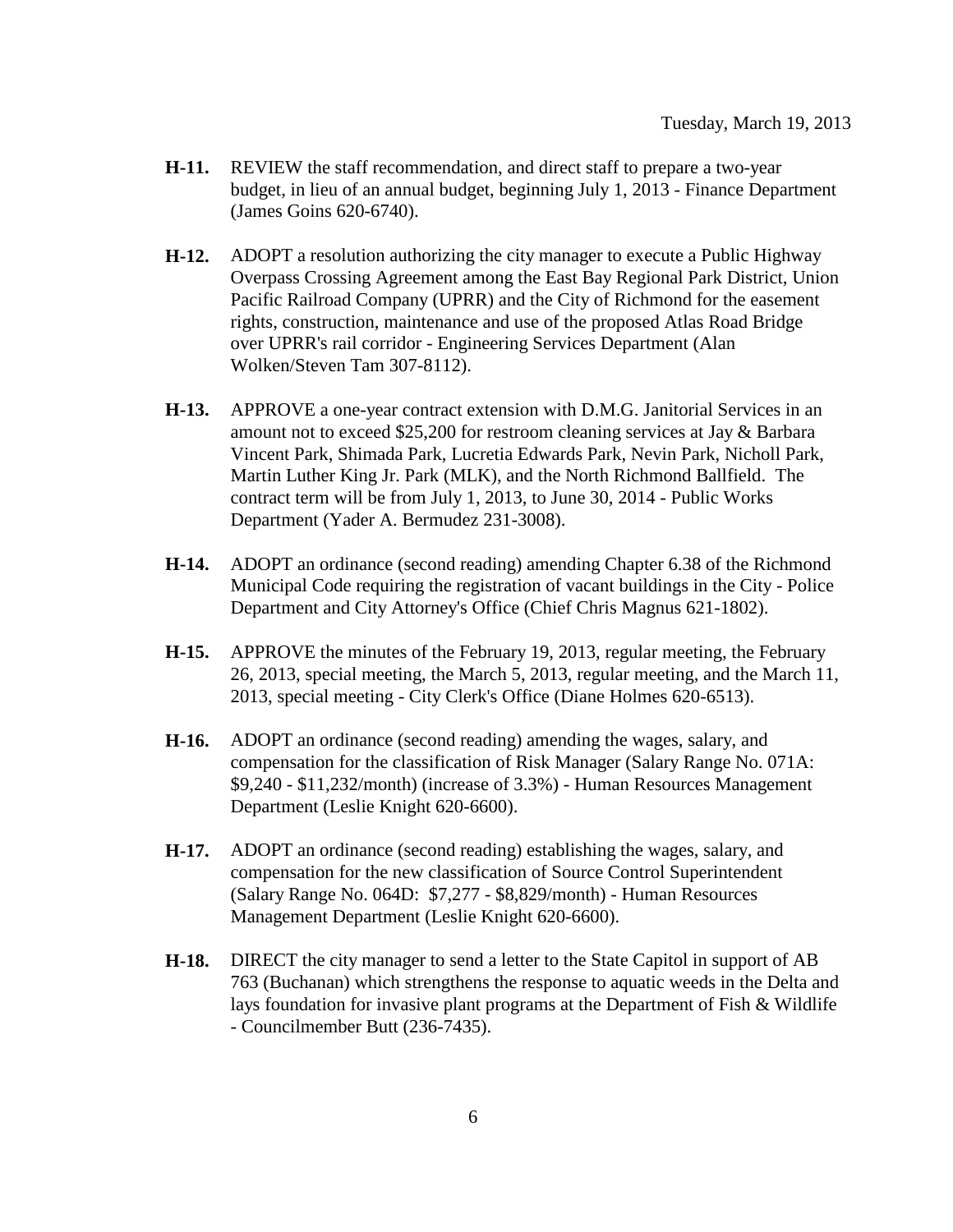- **H-19.** ADOPT a resolution authorizing an application for grant funds from the California Department of Transportation's Transportation Planning Grant Programs to complete the Richmond Safe Routes to Schools Master Plan, and authorizing the city manager to execute a fund transfer agreement with the California Department of Transportation, if grant funds are awarded - Planning and Building Services Department (Richard Mitchell 620-6706).
- **H-20.** APPROVE the following appointments and reappointments: Design Review Board: Michael Woldemar, incumbent, term ending March 17, 2015; Eileen Whitty, incumbent, term ending March 17, 2015; Historic Preservation Commission: Donald Bastin, incumbent, term expiring December 2, 2016; Richmond Housing Advisory Commission: Marva Diane Lyons, new appointment, term ending March 19, 2015; Point Molate Community Advisory Committee: Paul Carman, new appointment, term ending March 19, 2015 - Mayor McLaughlin (620-6503).
- **H-21.** APPROVE the appropriation of \$12,789 in fire watch standby fees received from IMTT Richmond as reimbursement to the City for the cost of overtime services in the Fire Prevention and Emergency Operations' Fiscal Year 2012-13 operating budget - Fire Department (Chief Michael Banks 307-8041).
- **H-22.** APPROVE a contract amendment with Western Machinery Electric, Inc. for the preventive maintenance and repairs for all City emergency generators, increasing the contract amount by \$15,000 to a total amount of \$22,000, and maintaining the term ending June 30, 2103 - Public Works Department (Yader A. Bermudez 231-3008).
- **H-23.** APPROVE an emergency contract with Bay Hawk Inc. in the amount of \$25,000, to provide payment for urgent repairs that were completed at various City locations, and to provide a contingency for other unforeseen conditions requiring similar urgent contracted response - Public Works Department (Yader A. Bermudez 231-3008).
- **H-24.** RECEIVE the monthly report on the Richmond Municipal Sewer District for February 2013 - Councilmember Butt (236-7435).